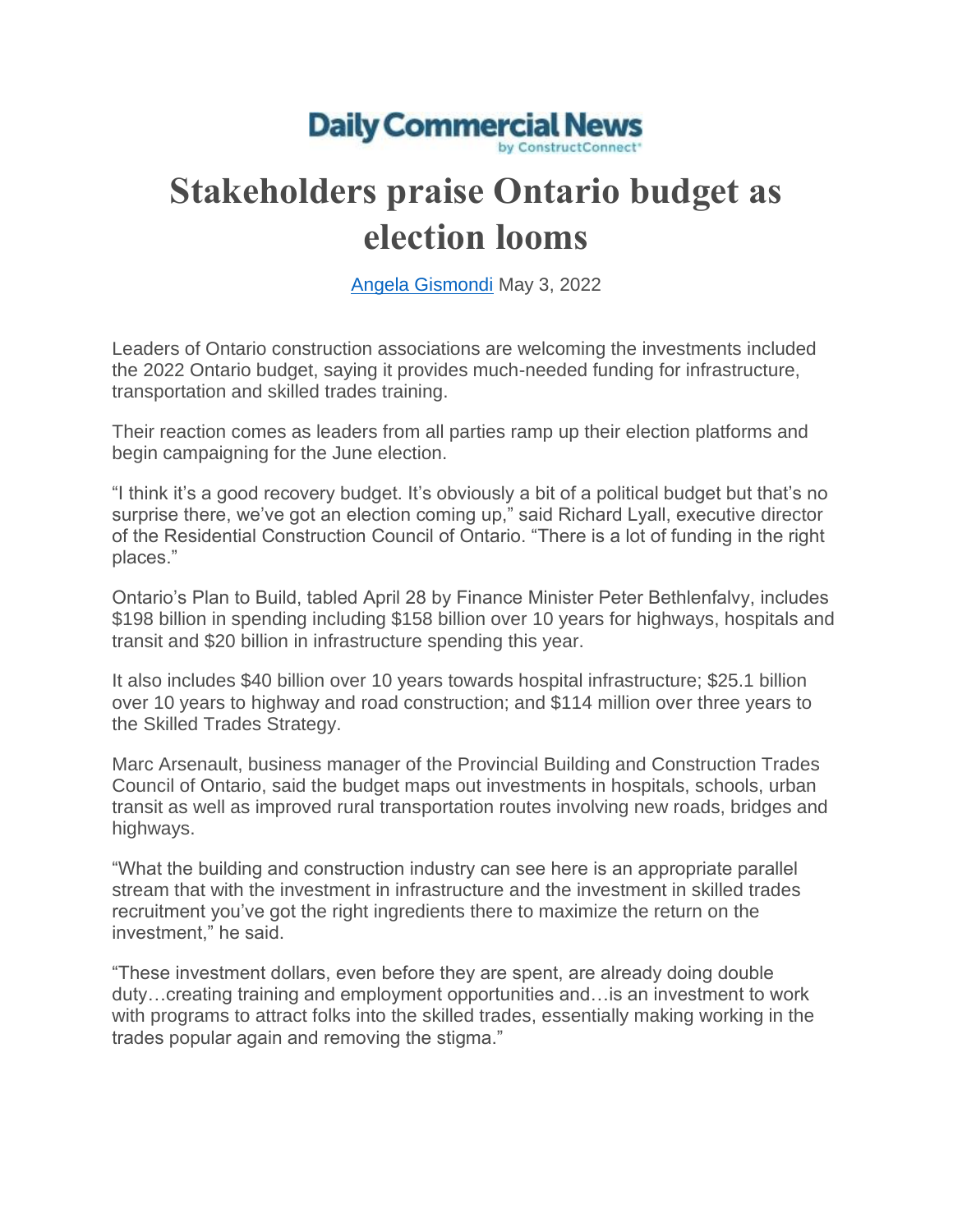As the province recovers from the pandemic, government support for training and apprenticeship opportunities for the next generation of skilled trades workers is key, he added.

"Essentially these projects are the onsite learning environment for our next generation of skilled journeypeople," he said.

"We are pleased to see that there is components in the budget that will assist with delivering projects on time, on budget and safely. What we are more specifically interested in is how the industry can assist with maximizing the return on these investments by having a continuation of requiring portions or percentages of the project to use small and medium sized local contractors and local employers and to have a domestic solution along the broader construction supply chain."

Although many of the housing related initiatives included in the budget were announced previously, RESCON was glad to see the province reiterate its commitment to tackling the housing supply issue, including the More Homes for Everyone plan. The budget also proposes implementing a long-term strategy to address the housing crisis and increase housing supply by building 1.5 million homes over the next 10 years.

However, the housing supply and affordability situation needs to improve dramatically, Lyall added.

"Hopefully this will be us getting ahead of the curve instead of being constantly behind the curve," he said. "Hopefully this will get us to a point where we really do incorporate our demographic trends into building for the future."

The Ontario Road Builders' Association (ORBA) said it's encouraged by the commitment made to roads, bridges and transit infrastructure.

"This budget maps out a comprehensive strategy to bring an essential longer-term focus to transportation and infrastructure planning in Ontario," said Bryan Hocking, CEO of ORBA, in a statement. "Furthermore, we are pleased to see that both the Bradford Bypass and Highway 413 are included in this strategy. These commitments, as well as the funding noted within this year's budget, are essential stepping stones to building a long-term sustainable transportation network for all Ontarians."

The Residential and Civil Construction Alliance of Ontario (RCCAO) was also pleased to see funding for highway expansion and rehabilitation.

"These critical infrastructure investments reflect an understanding that we must start to build the infrastructure of tomorrow, today," said Nadia Todorova, executive director of RCCAO. "By building the Bradford Bypass, Highway 413, and transit across the province, the government is acting with welcomed foresight in laying the foundation for Ontario's long-term continued economic development and prosperity."

Todorova said RCCAO the support for municipalities will help with the impacts of the pandemic on their operating budgets.